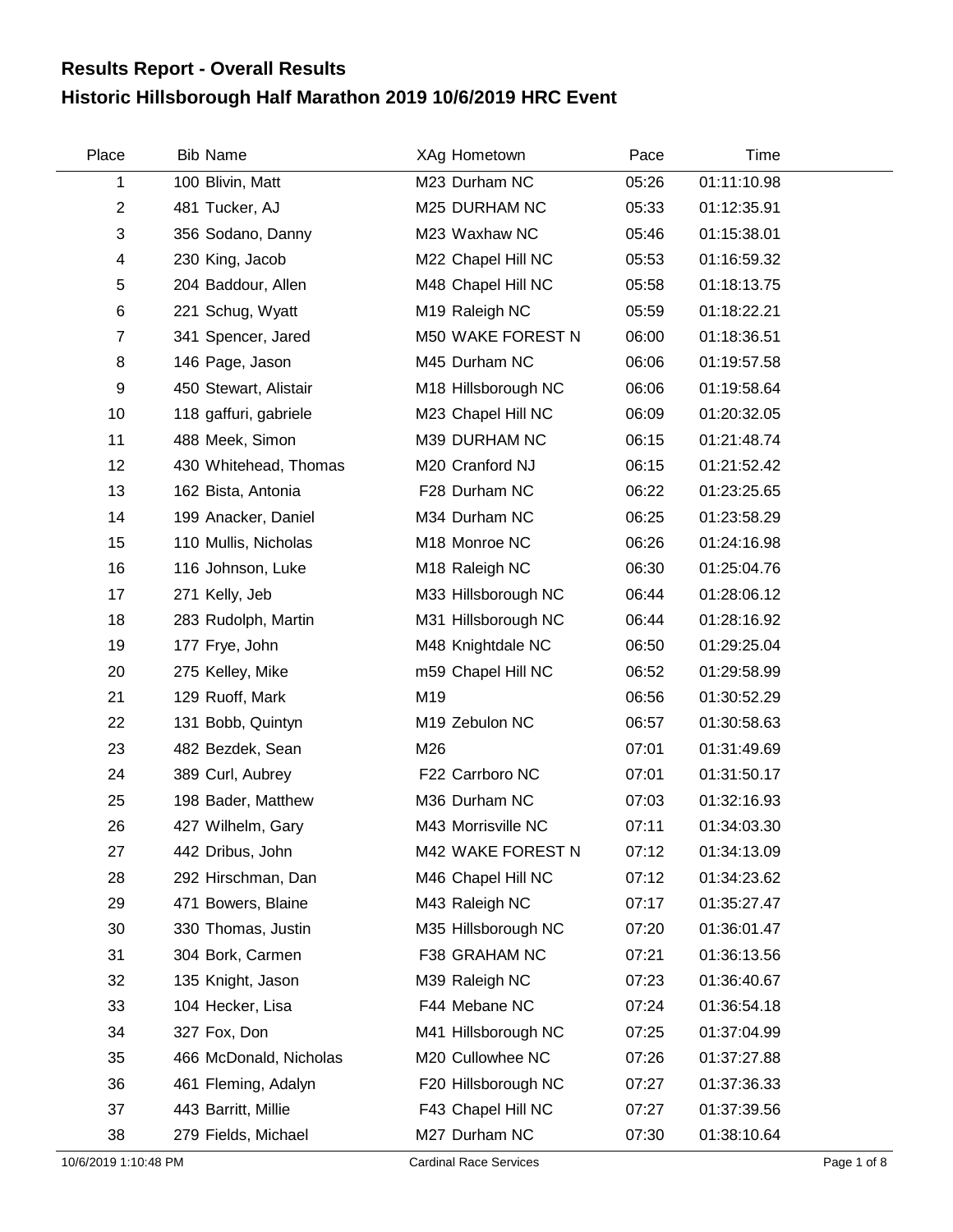| Place | <b>Bib Name</b>           | XAg Hometown         | Pace  | Time        |  |
|-------|---------------------------|----------------------|-------|-------------|--|
| 39    | 432 Christopher, Charles  | M45 Holly Springs NC | 07:31 | 01:38:33.67 |  |
| 40    | 472 Cameron, Christopher  | M36 Durham NC        | 07:32 | 01:38:46.49 |  |
| 41    | 447 Lamberson, Laura      | F46 Hillsborough NC  | 07:33 | 01:38:48.75 |  |
| 42    | 205 Latimer-Dennis, Micah | M28 Durham NC        | 07:33 | 01:38:59.86 |  |
| 43    | 201 Gerdts, James         | M47 Raleigh NC       | 07:34 | 01:39:06.12 |  |
| 44    | 258 Twibell, Graham       | M31 Baltimore MD     | 07:35 | 01:39:22.51 |  |
| 45    | 458 Schlaseman, Steven    | M29 Durham NC        | 07:37 | 01:39:53.12 |  |
| 46    | 163 Zarzar, Liz           | F20 Hillsborough NC  | 07:39 | 01:40:12.50 |  |
| 47    | 159 Milla, Hazel          | F20 Chapel Hill NC   | 07:41 | 01:40:34.80 |  |
| 48    | 465 Pavey, Christine      | F28 Timberlake NC    | 07:41 | 01:40:45.21 |  |
| 49    | 284 Legg, Erik            | M56 Hillsborough NC  | 07:42 | 01:40:56.43 |  |
| 50    | 494 Hawkins, Jason        | M47 Hillsborough NC  | 07:46 | 01:41:38.06 |  |
| 51    | 264 Kennedy, Jackson      | M18 DURHAM NC        | 07:46 | 01:41:39.76 |  |
| 52    | 216 Killeen, Breana       | F34                  | 07:46 | 01:41:41.91 |  |
| 53    | 169 Milla, Gabriel        | M46 Chapel Hill NC   | 07:47 | 01:41:53.61 |  |
| 54    | 224 Montaigne, Matthew    | M37 Raleigh NC       | 07:47 | 01:42:02.38 |  |
| 55    | 303 Andre, Ulf            | M52 Hillsborough NC  | 07:48 | 01:42:07.69 |  |
| 56    | 235 Berkman, Amy          | F34 DURHAM NC        | 07:48 | 01:42:16.80 |  |
| 57    | 359 Bonakdar, Romin       | M32 Chapel Hill NC   | 07:48 | 01:42:17.30 |  |
| 58    | 347 Kutina, Erik          | M44 Raleigh NC       | 07:49 | 01:42:20.77 |  |
| 59    | 282 Simmons, Joseph       | M33 charlotte NC     | 07:49 | 01:42:22.11 |  |
| 60    | 132 Barr, Margaret        | F44 Hillsborough NC  | 07:49 | 01:42:23.42 |  |
| 61    | 372 Amon, Ayla            | F31 Greensboro NC    | 07:50 | 01:42:32.77 |  |
| 62    | 194 Kruse, Lauren         | F41 Hillsborough NC  | 07:50 | 01:42:33.35 |  |
| 63    | 495 Caldwell, Ethan       | M45 Hillsborough NC  | 07:50 | 01:42:33.61 |  |
| 64    | 144 Redwood, Neville      | M40 Durham NC        | 07:51 | 01:42:54.03 |  |
| 65    | 108 Lim, Hern             | M18 Raleigh NC       | 07:52 | 01:43:02.37 |  |
| 66    | 117 Adams, Mark           | M45 Chapel Hill NC   | 07:53 | 01:43:16.84 |  |
| 67    | 192 Gerkensmeyer, Ole     | M46 Durham NC        | 07:54 | 01:43:23.28 |  |
| 68    | 287 Prince, Steven        | M44 DURHAM NC        | 07:55 | 01:43:36.91 |  |
| 69    | 317 Tosczak, Mark         | M48 Elon NC          | 07:55 | 01:43:42.34 |  |
| 70    | 280 Schmidt, Blaine       | m52 Chapel Hill NC   | 07:56 | 01:43:50.05 |  |
| 71    | 423 Tully, Jonathan       | M36 Hillsborough NC  | 07:57 | 01:44:14.79 |  |
| 72    | 469 Velarde, Luis         | M27 CARY NC          | 07:59 | 01:44:28.37 |  |
| 73    | 351 Martinson, Christina  | F40 Durham NC        | 08:00 | 01:44:52.12 |  |
| 74    | 158 OConnell, Thomas      | M56 Chapel Hill NC   | 08:01 | 01:44:58.90 |  |
| 75    | 151 BARRITT, SID          | M45 Chapel Hill NC   | 08:02 | 01:45:12.57 |  |
| 76    | 138 Davis, Blake          | M22 Chapel Hill NC   | 08:02 | 01:45:14.45 |  |
| 77    | 321 Austin, Monica        | F27 Durham NC        | 08:02 | 01:45:19.26 |  |
| 78    | 247 Hatstat, Katie        | F25 DURHAM NC        | 08:05 | 01:45:56.19 |  |
| 79    | 436 Hill, Kyle            | M20 Jacksonville NC  | 08:06 | 01:46:07.44 |  |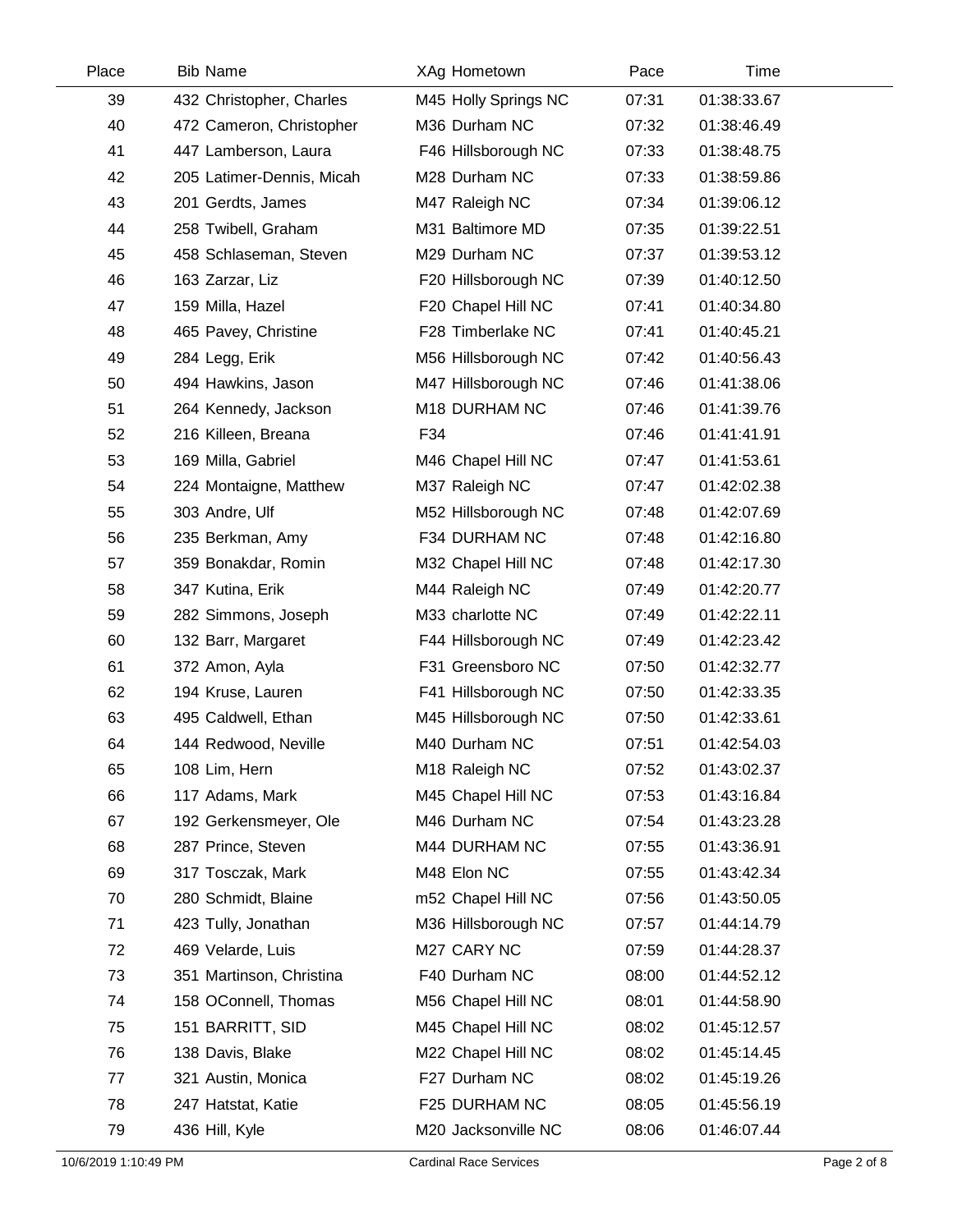| Place | <b>Bib Name</b>       | XAg Hometown        | Pace  | Time        |  |
|-------|-----------------------|---------------------|-------|-------------|--|
| 80    | 139 O'Brien, Cara     | F42 Durham NC       | 08:06 | 01:46:12.10 |  |
| 81    | 312 Whitman, Lori     | F39 Hillsborough NC | 08:07 | 01:46:15.91 |  |
| 82    | 434 Crichton, Andrew  | M34 Durham NC       | 08:08 | 01:46:29.09 |  |
| 83    | 239 Livingston, Eric  | M37 Chapel Hill NC  | 08:11 | 01:47:14.41 |  |
| 84    | 333 Lane, Whitney     | F31 Durham NC       | 08:12 | 01:47:25.36 |  |
| 85    | 336 Davis, Tessa      | F20 Cullowhee NC    | 08:13 | 01:47:44.35 |  |
| 86    | 210 husen, jeffrey    | m55 Hillsborough NC | 08:16 | 01:48:20.00 |  |
| 87    | 160 Blazing, Robin    | F24 Durham NC       | 08:17 | 01:48:34.06 |  |
| 88    | 207 Rounds, Amy       | F28 Oak Ridge NC    | 08:18 | 01:48:44.53 |  |
| 89    | 306 Jensen, Melissa   | F33 Chapel Hill NC  | 08:21 | 01:49:18.94 |  |
| 90    | 228 Galle, Ruth       | F28 Raleigh NC      | 08:21 | 01:49:25.34 |  |
| 91    | 391 Stern, Richard    | M52 Carrboro NC     | 08:22 | 01:49:37.28 |  |
| 92    | 431 Wright, Gena      | F50 Knightdale NC   | 08:22 | 01:49:42.18 |  |
| 93    | 477 Mays, Noah        | M42 Mebane NC       | 08:24 | 01:49:57.08 |  |
| 94    | 190 Fruik, Angela     | F29 Durham NC       | 08:24 | 01:50:02.84 |  |
| 95    | 161 walters, kevin    | m40 Hillsborough NC | 08:25 | 01:50:16.55 |  |
| 96    | 103 Wild, Dan         | M42 Chapel Hill NC  | 08:26 | 01:50:32.59 |  |
| 97    | 105 Boykin, Dominique | M39 Durham NC       | 08:27 | 01:50:46.81 |  |
| 98    | 156 Martinez, Ernesto | M38 CARY NC         | 08:27 | 01:50:47.93 |  |
| 99    | 150 Mack, Kervin      | M39 Hillsborough NC | 08:28 | 01:50:54.60 |  |
| 100   | 259 Pappas, Byron     | M36 Davidson NC     | 08:29 | 01:51:11.40 |  |
| 101   | 386 Bynum, R.L.       | M59 Durham NC       | 08:29 | 01:51:14.17 |  |
| 102   | 213 DEHAVEN, CRYSTAL  | F37                 | 08:30 | 01:51:15.21 |  |
| 103   | 175 Newton, Chance    | M22 Chapel Hill NC  | 08:30 | 01:51:15.56 |  |
| 104   | 193 Williams, Alex    | M22 Chapel Hill NC  | 08:30 | 01:51:22.13 |  |
| 105   | 172 Blackburn, Chris  | M24 Kernersville NC | 08:31 | 01:51:33.82 |  |
| 106   | 496 Stone, Joe        | M39 Hillsborough NC | 08:31 | 01:51:34.57 |  |
| 107   | 311 Trout, Susan      | F45 Chapel Hill NC  | 08:31 | 01:51:40.00 |  |
| 108   | 491 Hargreaves, Gavin | M37                 | 08:32 | 01:51:48.64 |  |
| 109   | 182 MacIntosh, Erik   | M30 Mebane NC       | 08:32 | 01:51:51.96 |  |
| 110   | 468 Jin, Chufan       | M18 CARY NC         | 08:32 | 01:51:52.93 |  |
| 111   | 316 Sorum, Micah      | F34 Washington DC   | 08:35 | 01:52:30.43 |  |
| 112   | 463 Springer, Joy     | F40 Hillsborough NC | 08:35 | 01:52:30.66 |  |
| 113   | 412 Burton, Greg      | M31 Durham NC       | 08:36 | 01:52:44.83 |  |
| 114   | 490 Wolk, Adam        | M44 Carrboro NC     | 08:37 | 01:52:51.85 |  |
| 115   | 289 McCarthy, Corrine | F44 Chapel Hill NC  | 08:38 | 01:52:59.96 |  |
| 116   | 455 Montefiori, David | M65 Hillsborough NC | 08:38 | 01:53:02.14 |  |
| 117   | 429 Dover, Noah       | M20 Hurdle Mills NC | 08:38 | 01:53:08.26 |  |
| 118   | 114 Gong, Michael     | M22 Raleigh NC      | 08:39 | 01:53:13.80 |  |
| 119   | 124 Pherson, Amanda   | F40 Elon NC         | 08:39 | 01:53:15.61 |  |
| 120   | 298 Willis, Jim       | M47 Chapel Hill NC  | 08:39 | 01:53:21.22 |  |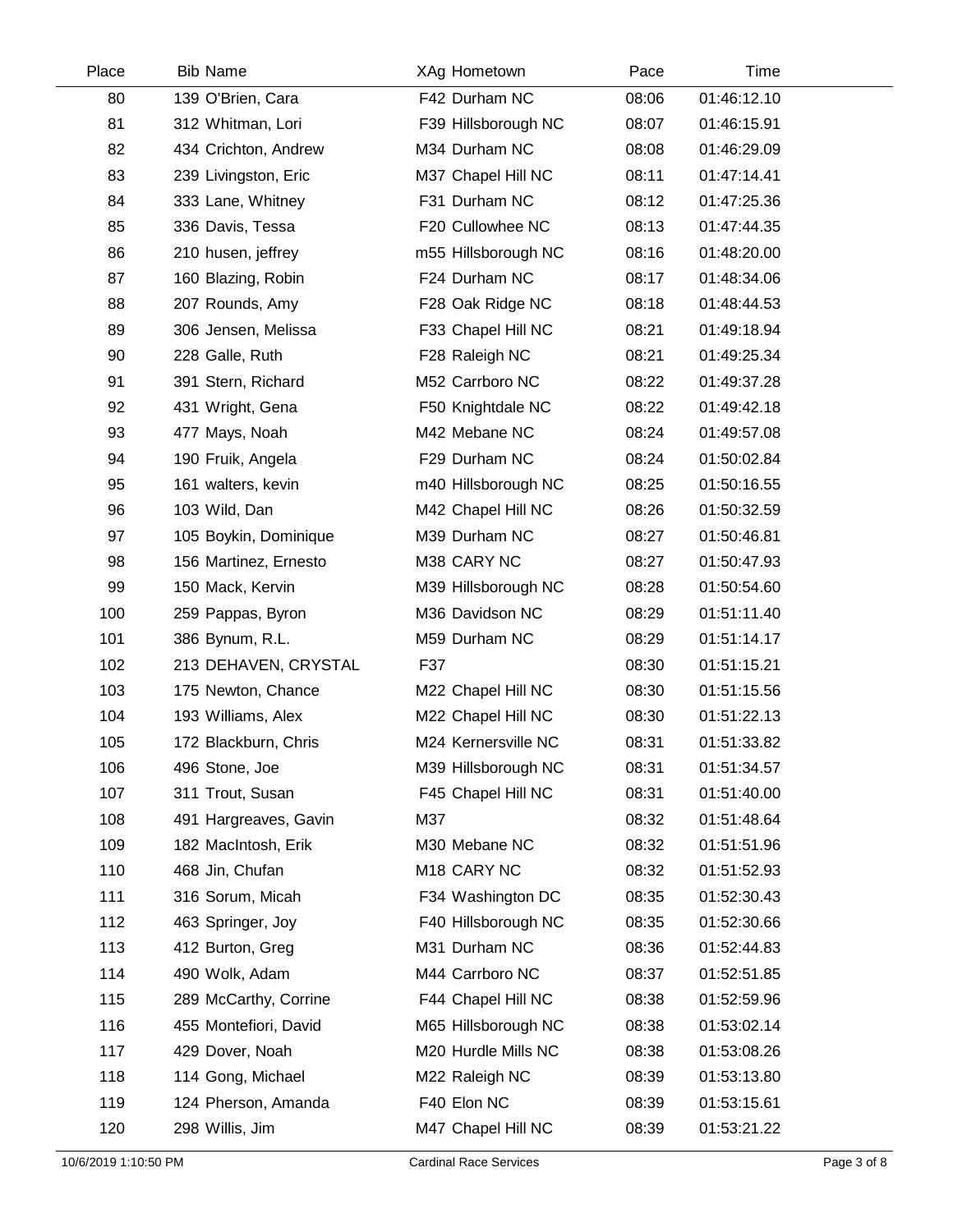| Place | <b>Bib Name</b>             | XAg Hometown            | Pace  | Time        |  |
|-------|-----------------------------|-------------------------|-------|-------------|--|
| 121   | 448 Ali, Nabil              | M40 Hillsborough NC     | 08:39 | 01:53:23.20 |  |
| 122   | 384 Belin, Josh             | M28 Durham NC           | 08:40 | 01:53:26.08 |  |
| 123   | 489 Younts, JoAnna          | F52 Chapel Hill NC      | 08:40 | 01:53:33.69 |  |
| 124   | 286 Carroll, Hannah         | F25 Richmond VA         | 08:40 | 01:53:36.89 |  |
| 125   | 457 Hicks, Travis           | M46 Greensboro NC       | 08:42 | 01:53:55.99 |  |
| 126   | 173 Nave, Brittany          | F34 Durham NC           | 08:42 | 01:53:58.80 |  |
| 127   | 145 Agostine, Zachary       | M27 Carrboro NC         | 08:42 | 01:54:03.18 |  |
| 128   | 226 Weeks, Cyndy            | F55 Carrboro NC         | 08:42 | 01:54:03.90 |  |
| 129   | 127 Bigelow, Christy        | F36 Raleigh NC          | 08:43 | 01:54:09.44 |  |
| 130   | 473 Clark, Kevin            | M45 Chapel Hill NC      | 08:44 | 01:54:19.24 |  |
| 131   | 375 Bowen, Mimi             | F25 Durham NC           | 08:45 | 01:54:39.21 |  |
| 132   | 444 Shepherd-banigan, Megan | F40 Hillsborough NC     | 08:45 | 01:54:43.21 |  |
| 133   | 249 Cheshire, Adam          | M36 Hillsborough NC     | 08:48 | 01:55:13.40 |  |
| 134   | 318 Raptopoulos, Sophia     | F38 Durham NC           | 08:48 | 01:55:14.11 |  |
| 135   | 246 Wilson, Ashley          | F30 Durham NC           | 08:49 | 01:55:26.03 |  |
| 136   | 241 Reed, William           | M28 Durham NC           | 08:51 | 01:55:50.35 |  |
| 137   | 272 Bundschuh, Robert       | M51 Hillsborough NC     | 08:52 | 01:56:11.31 |  |
| 138   | 233 Verwoerdt, William      | M22 Winston-Salem NC    | 08:52 | 01:56:12.26 |  |
| 139   | 358 Swerlick, Maggie        | F29 Durham NC           | 08:53 | 01:56:23.42 |  |
| 140   | 398 Matthews, Gage          | M32 Durham NC           | 08:53 | 01:56:25.65 |  |
| 141   | 225 Kenworthy, Cole         | M34 Hillsborough NC     | 08:54 | 01:56:30.02 |  |
| 142   | 109 Wright, Ben             | M29 Chapel Hill NC      | 08:54 | 01:56:34.08 |  |
| 143   | 380 Jennings, Peggy         | F43 Chapel Hill NC      | 08:55 | 01:56:43.04 |  |
| 144   | 220 Tillis, Rosie           | F27 Durham NC           | 08:57 | 01:57:14.07 |  |
| 145   | 181 Cannon, Courtney        | F28 Chapel Hill NC      | 08:57 | 01:57:21.11 |  |
| 146   | 329 Coats, Sarah Austen     | F22 Winston-Salem NC    | 08:58 | 01:57:30.46 |  |
| 147   | 302 Roberts, Darrell        | M42 Hillsborough NC     | 08:58 | 01:57:32.26 |  |
| 148   | 313 Dhalla, Elisabeth       | F35 Chapel Hill NC      | 08:59 | 01:57:36.64 |  |
| 149   | 476 Larson, Scott           | M51 Hurdle Mills NC     | 09:00 | 01:57:50.04 |  |
| 150   | 183 Ramsey, Ross            | M30 Carrboro NC         | 09:00 | 01:57:56.73 |  |
| 151   | 337 Key, Erin               | F35 Winston-Salem NC    | 09:01 | 01:58:04.40 |  |
| 152   | 128 Bantukul, Ann           | F <sub>20</sub> Cary NC | 09:01 | 01:58:06.57 |  |
| 153   | 319 Summer, Heather         | F43 Raleigh NC          | 09:01 | 01:58:08.34 |  |
| 154   | 475 Fitzgerald, Christian   | M20 ROLESVILLE NC       | 09:02 | 01:58:15.69 |  |
| 155   | 265 Cooke, Sandra           | F40 Haw River NC        | 09:04 | 01:58:41.65 |  |
| 156   | 270 Lowe, Charles           | M60 Fayetteville NC     | 09:04 | 01:58:48.73 |  |
| 157   | 196 Robbins, Rosie          | F22 Chapel Hill NC      | 09:04 | 01:58:49.85 |  |
| 158   | 493 Matthews, Amanda        | F29 Hillsborough NC     | 09:06 | 01:59:07.08 |  |
| 159   | 273 Kelmel, Mike            | M57 Raleigh NC          | 09:06 | 01:59:08.49 |  |
| 160   | 112 chase, william          | M65 Pittsboro NC        | 09:08 | 01:59:36.44 |  |
| 161   | 453 Serenius, Anna          | F21 Waynesville NC      | 09:08 | 01:59:38.63 |  |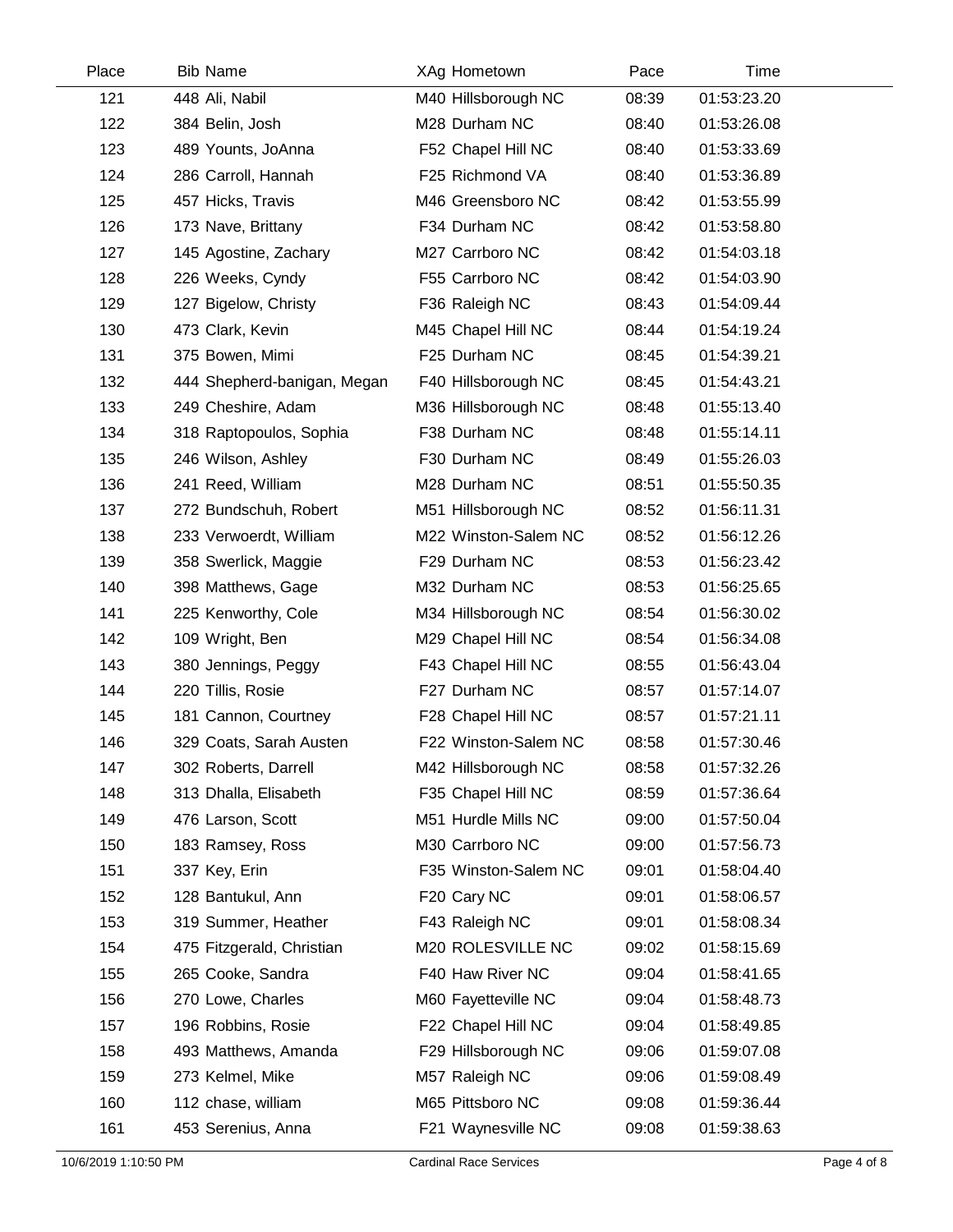| Place | <b>Bib Name</b>            | XAg Hometown           | Pace  | Time        |  |
|-------|----------------------------|------------------------|-------|-------------|--|
| 162   | 353 Stumpf, Robert         | M49 Morrisville NC     | 09:11 | 02:00:20.84 |  |
| 163   | 242 Kortebein, Sarah       | F30 DURHAM NC          | 09:11 | 02:00:21.02 |  |
| 164   | 262 Coyle, Savita          | F15 Hillsborough NC    | 09:12 | 02:00:33.13 |  |
| 165   | 381 Trembath, Dimitri      | M50 Chapel Hill NC     | 09:13 | 02:00:38.62 |  |
| 166   | 149 Williams, Ruthie       | F51 Garner NC          | 09:13 | 02:00:49.58 |  |
| 167   | 142 anderson, kevin        | M50 Clayton NC         | 09:15 | 02:01:05.56 |  |
| 168   | 459 Berrien, Kate          | F50 Hillsborough NC    | 09:15 | 02:01:15.49 |  |
| 169   | 470 Swigart, Rachel        | F23 Centerville OH     | 09:18 | 02:01:55.12 |  |
| 170   | 428 Johnson, Kip           | M53 Bahama NC          | 09:21 | 02:02:31.31 |  |
| 171   | 497 Moore, Daryl           | M49 Raleigh NC         | 09:22 | 02:02:43.10 |  |
| 172   | 106 Angeli, Kenneth        | M49 WAKE FOREST N      | 09:22 | 02:02:43.90 |  |
| 173   | 438 edwards, ken           | M66 Pittsboro NC       | 09:23 | 02:02:49.85 |  |
| 174   | 433 Vann, Lisa             | F38 Apex NC            | 09:23 | 02:02:53.10 |  |
| 175   | 152 Thompson, Matthew      | M49 Durham NC          | 09:24 | 02:03:10.91 |  |
| 176   | 232 Boyer, Matt            | M42 Cary NC            | 09:25 | 02:03:21.76 |  |
| 177   | 231 Quinn, Danielle        | F42 Cary NC            | 09:25 | 02:03:23.73 |  |
| 178   | 340 Cacho, Jhonnatan       | M33 Winston-Salem NC   | 09:26 | 02:03:32.20 |  |
| 179   | 339 Rosas, Kathia Milena   | F33 Winston-Salem NC   | 09:26 | 02:03:32.40 |  |
| 180   | 343 Hammett, Walt          | M52 Hillsborough NC    | 09:27 | 02:03:42.26 |  |
| 181   | 168 Milla, Cecilia         | F45 Chapel Hill NC     | 09:27 | 02:03:50.44 |  |
| 182   | 483 Mullis, Randy          | M59 Carrboro NC        | 09:30 | 02:04:20.82 |  |
| 183   | 254 Brock, David           | M49 Signal Mountain TN | 09:30 | 02:04:25.72 |  |
| 184   | 211 Zarzar, Nate           | M28 Hillsborough NC    | 09:30 | 02:04:29.12 |  |
| 185   | 484 Bainter, Shelley       | F46 Selma NC           | 09:30 | 02:04:31.03 |  |
| 186   | 195 Sikes, Kristin         | F45 Hillsborough NC    | 09:31 | 02:04:41.23 |  |
| 187   | 392 Frede, Carrie          | F37 Durham NC          | 09:31 | 02:04:42.70 |  |
| 188   | 414 Lagler, Taylor         | F25 Carrboro NC        | 09:32 | 02:04:48.66 |  |
| 189   | 415 Marin, Michael         | M30 Haw River NC       | 09:33 | 02:05:05.72 |  |
| 190   | 234 Riutta, Cal            | M24 Carrboro NC        | 09:34 | 02:05:13.81 |  |
| 191   | 301 Hinson, Josh           | M47 Chapel Hill NC     | 09:34 | 02:05:14.44 |  |
| 192   | 390 Gillmor, Susan         | F46 Vienna VA          | 09:36 | 02:05:50.57 |  |
| 193   | 208 Powell, Laura          | F21 Greensboro NC      | 09:39 | 02:06:18.54 |  |
| 194   | 371 Gladyshev, Dmitry      | M30 Apex NC            | 09:39 | 02:06:24.73 |  |
| 195   | 245 Papadogeorgou, Georgia | F28 Durham NC          | 09:40 | 02:06:32.35 |  |
| 196   | 206 Lyon, Jerry            | M55 Chapel Hill NC     | 09:40 | 02:06:35.33 |  |
| 197   | 387 Tyll, David            | M45 Hillsborough NC    | 09:40 | 02:06:41.21 |  |
| 198   | 348 Ricker, Julie          | F43 Pittsboro NC       | 09:40 | 02:06:41.46 |  |
| 199   | 402 Wegermann, Kara        | F33 Hillsborough NC    | 09:41 | 02:06:46.86 |  |
| 200   | 335 Swinney, Felicia       | F39 Pittsboro NC       | 09:41 | 02:06:50.31 |  |
| 201   | 328 Cross, Allyson         | F39 Chapel Hill NC     | 09:41 | 02:06:57.35 |  |
| 202   | 467 Moorman, Leslie        | F43 Raleigh NC         | 09:42 | 02:06:58.82 |  |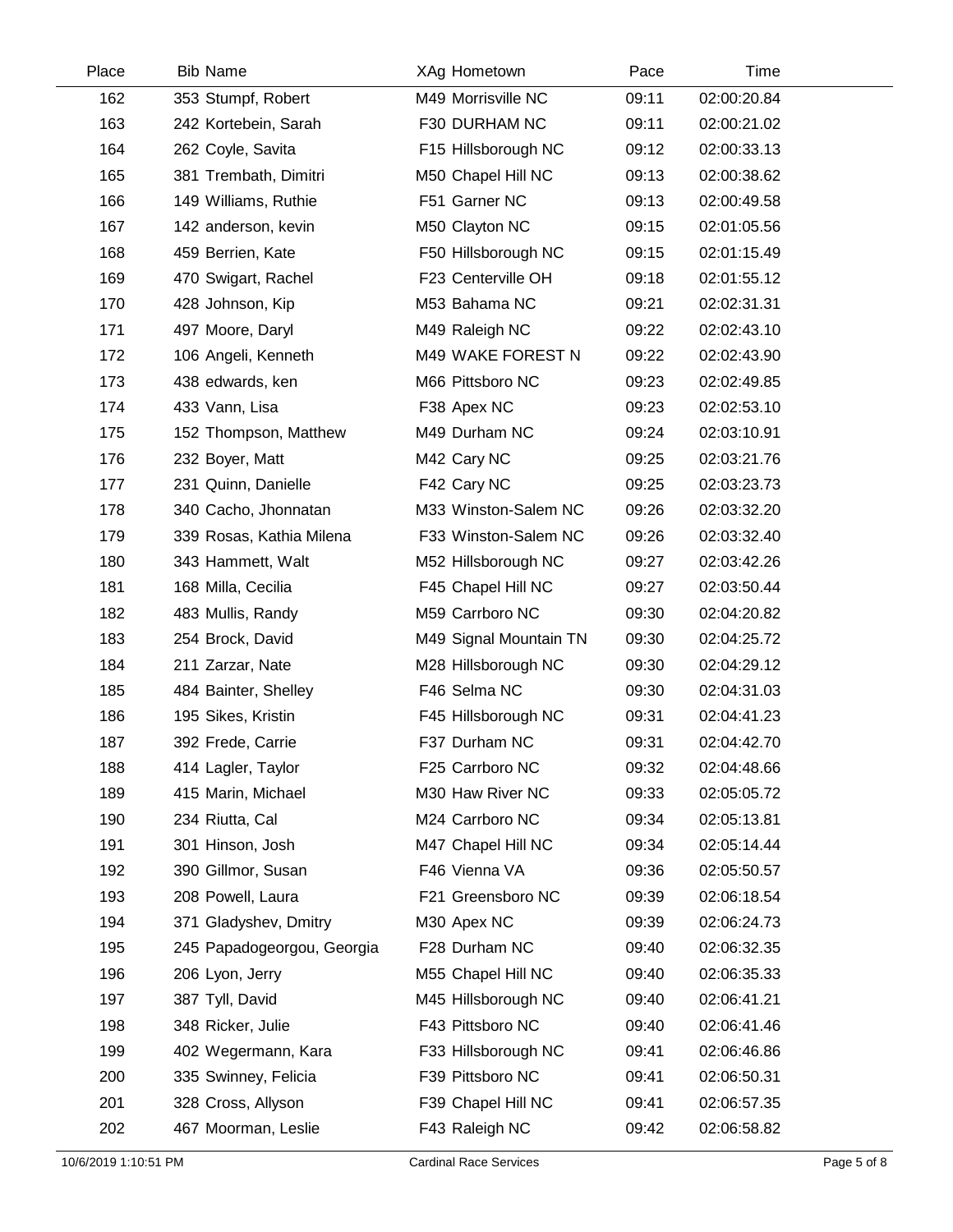| Place | <b>Bib Name</b>            | XAg Hometown        | Pace  | Time        |  |
|-------|----------------------------|---------------------|-------|-------------|--|
| 203   | 300 Pelton, Sophia         | F41 Hillsborough NC | 09:42 | 02:06:59.84 |  |
| 204   | 406 FLYNN, ABIGAIL         | F36 Hillsborough NC | 09:42 | 02:07:05.86 |  |
| 205   | 397 Carrillo, Juan         | M53 Glen Allen VA   | 09:45 | 02:07:42.85 |  |
| 206   | 439 Cathey, Katherine      | F41 Hillsborough NC | 09:47 | 02:08:07.85 |  |
| 207   | 157 Paroby, Rachel         | F21 DURHAM NC       | 09:49 | 02:08:36.62 |  |
| 208   | 101 Bier, Elianna          | F26 St. Paul MN     | 09:50 | 02:08:51.80 |  |
| 209   | 315 Thorne, Sharon         | F41 Apex NC         | 09:51 | 02:09:04.00 |  |
| 210   | 422 Hildebrand, John       | M47 Hillsborough NC | 09:52 | 02:09:20.62 |  |
| 211   | 407 Bray, Casey            | F27 GRAHAM NC       | 09:53 | 02:09:33.89 |  |
| 212   | 153 Bolick, Cheryl         | F49 Chapel Hill NC  | 09:54 | 02:09:43.40 |  |
| 213   | 165 Krebs, Ken             | M58 Hillsborough NC | 09:55 | 02:09:48.65 |  |
| 214   | 369 Lawson, Merissa        | F41 Durham NC       | 09:56 | 02:10:04.11 |  |
| 215   | 435 Davis, Jennifer        | F35 Washington NC   | 09:57 | 02:10:26.39 |  |
| 216   | 218 Schumacher, Alan       | M62 Efland NC       | 09:58 | 02:10:31.43 |  |
| 217   | 310 Santos, Nicole         | F33 Cary NC         | 09:58 | 02:10:36.85 |  |
| 218   | 404 larson, brian          | M61                 | 09:59 | 02:10:49.01 |  |
| 219   | 102 Haenel, Greg           | M54 GRAHAM NC       | 09:59 | 02:10:51.02 |  |
| 220   | 203 Davis, Mike            | M44 Raleigh NC      | 10:00 | 02:10:54.14 |  |
| 221   | 200 Johnson, E. LaRee      | F47 Raleigh NC      | 10:00 | 02:10:58.53 |  |
| 222   | 185 Wood, John             | M64 Apex NC         | 10:02 | 02:11:24.50 |  |
| 223   | 174 Butler, David          | M49 Cary NC         | 10:06 | 02:12:18.04 |  |
| 224   | 166 MITCHELL, Patrick      | M55 Hillsborough NC | 10:06 | 02:12:21.52 |  |
| 225   | 352 Henry, April           | F43 DURHAM NC       | 10:07 | 02:12:31.91 |  |
| 226   | 238 Gellinger, Keelie      | F30 Carrboro NC     | 10:09 | 02:12:59.63 |  |
| 227   | 237 Stoeltzing, Daniel     | M32 Carrboro NC     | 10:09 | 02:12:59.95 |  |
| 228   | 474 Cummings, Heather      | F32 Hillsborough NC | 10:11 | 02:13:18.06 |  |
| 229   | 346 Tennant, Shannon       | F45 GRAHAM NC       | 10:15 | 02:14:22.05 |  |
| 230   | 178 Dickerson, Mandy       | F40 Hillsborough NC | 10:16 | 02:14:35.92 |  |
| 231   | 451 Snead, Barry           | M68 Danville VA     | 10:17 | 02:14:39.66 |  |
| 232   | 405 Gillmor, John          | M40 Hillsborough NC | 10:17 | 02:14:45.09 |  |
| 233   | 401 Ragette, Oak           | M44 Hillsborough NC | 10:20 | 02:15:24.95 |  |
| 234   | 308 Lorusso, Jon           | M40 Hillsborough NC | 10:20 | 02:15:25.10 |  |
| 235   | 134 Monroe, Jimmy          | M51 Clayton NC      | 10:23 | 02:15:56.28 |  |
| 236   | 456 Adams, Kia             | F43 Raleigh NC      | 10:24 | 02:16:11.47 |  |
| 237   | 136 Abramson, Kyle         | M46 CARY NC         | 10:25 | 02:16:26.86 |  |
| 238   | 307 Lorusso, Ashley        | F38 Hillsborough NC | 10:26 | 02:16:41.69 |  |
| 239   | 295 Tavernise, Adriana     | F47 Mebane NC       | 10:27 | 02:16:50.26 |  |
| 240   | 248 Dunn, Martha           | F56 Hillsborough NC | 10:28 | 02:17:05.33 |  |
| 241   | 180 Dipert, Karla          | F40 Mebane NC       | 10:33 | 02:18:18.50 |  |
| 242   | 399 Barthe-Sukhera, Sakina | F19 Wilmington NC   | 10:34 | 02:18:21.93 |  |
| 243   | 130 Young, Rusty           | M50 Garner NC       | 10:35 | 02:18:40.55 |  |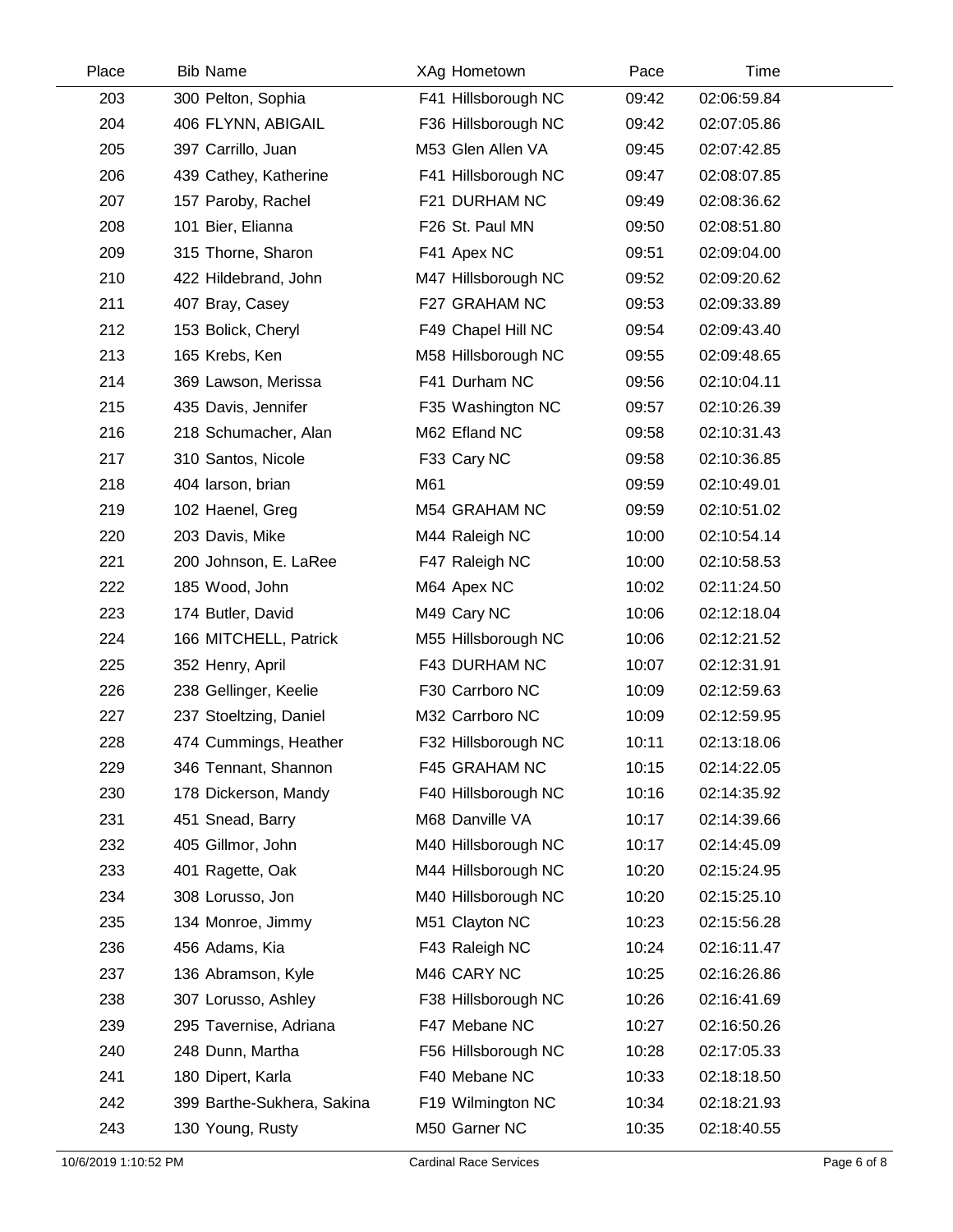| Place | <b>Bib Name</b>              | XAg Hometown         | Pace  | Time        |
|-------|------------------------------|----------------------|-------|-------------|
| 244   | 334 McManigle, Bill          | M32 Durham NC        | 10:38 | 02:19:13.37 |
| 245   | 361 SMITH, SUSAN             | F61 DURHAM NC        | 10:38 | 02:19:15.83 |
| 246   | 148 Major, Cynthia           | F59 Garner NC        | 10:43 | 02:20:25.53 |
| 247   | 111 Ruppenkamp, Jill         | F42 Garner NC        | 10:44 | 02:20:32.12 |
| 248   | 413 James, Robert            | M50 Hillsborough NC  | 10:46 | 02:20:59.20 |
| 249   | 305 Stevens, Susanna         | F40 Durham NC        | 10:46 | 02:20:59.91 |
| 250   | 122 Smith, Michael           | M37 Durham NC        | 10:46 | 02:21:06.77 |
| 251   | 294 Hall, Julie              | F47 South Boston VA  | 10:46 | 02:21:06.96 |
| 252   | 278 Shaw, Stephen            | M33 Cedar Grove NC   | 10:49 | 02:21:41.08 |
| 253   | 408 Chinneck, Jean           | F36 Holly Springs NC | 10:50 | 02:21:55.86 |
| 254   | 388 Kelly, Mary              | F61 Shelby NC        | 10:51 | 02:22:13.75 |
| 255   | 222 Hanzak, Rachel           | F31 Cedar Grove NC   | 10:52 | 02:22:15.29 |
| 256   | 299 Nayak, Preeta            | F45 Apex NC          | 10:53 | 02:22:31.96 |
| 257   | 256 Escobar Alegria, Jessica | F45 Rockville MD     | 10:54 | 02:22:42.91 |
| 258   | 240 Bumgarner, Kate          | F25 Efland NC        | 10:54 | 02:22:45.36 |
| 259   | 410 Newton, Phil             | M36 Hillsborough NC  | 10:55 | 02:22:56.90 |
| 260   | 377 Uno, Jennifer            | F42 Hillsborough NC  | 10:55 | 02:23:00.11 |
| 261   | 133 Szymkowski, Mary         | F56 DURHAM NC        | 10:56 | 02:23:14.46 |
| 262   | 378 Golinski, Danielle       | F30 Greensboro NC    | 10:56 | 02:23:19.01 |
| 263   | 464 Matthews, Scott          | M41 Hillsborough NC  | 10:58 | 02:23:35.63 |
| 264   | 425 Hunter, Jon              | M57 Durham NC        | 10:58 | 02:23:36.62 |
| 265   | 350 Artin, Keith             | M49 Durham NC        | 10:59 | 02:23:53.36 |
| 266   | 479 Sanders, Beth            | F53 Matthews NC      | 11:01 | 02:24:23.03 |
| 267   | 309 Brodie, Kelvin           | M62 Durham NC        | 11:06 | 02:25:29.53 |
| 268   | 344 Bush, Beth               | F53 Hillsborough NC  | 11:07 | 02:25:35.17 |
| 269   | 454 Johnson, Portia          | F35 Raleigh NC       | 11:10 | 02:26:10.98 |
| 270   | 167 Hensel, Erin             | F39 Durham NC        | 11:11 | 02:26:36.56 |
| 271   | 277 Murray, Meredith         | F38 Durham NC        | 11:13 | 02:26:54.42 |
| 272   | 137 storrow, lee             | m30 Chapel Hill NC   | 11:17 | 02:27:44.81 |
| 273   | 441 Van Ark, Gwen            | F55 Carrboro NC      | 11:18 | 02:27:56.61 |
| 274   | 345 Goodfred, Randy          | M54 Durham NC        | 11:21 | 02:28:34.85 |
| 275   | 487 Eppinge, Arleen          | F57 Hillsborough NC  | 11:26 | 02:29:53.05 |
| 276   | 107 Kankelfritz, Tessa       | F55 Hillsborough NC  | 11:27 | 02:29:53.83 |
| 277   | 462 Magana, Raymond          | M40 Raleigh NC       | 11:27 | 02:29:55.06 |
| 278   | 176 Meyers, Heather          | F46 Morrisville NC   | 11:29 | 02:30:32.11 |
| 279   | 449 Piontak, Joy             | F41 Durham NC        | 11:30 | 02:30:37.04 |
| 280   | 364 Lloyd, Traci             | F47 Mebane NC        | 11:36 | 02:31:56.31 |
| 281   | 492 Wegermann, Zach          | M33 Hillsborough NC  | 11:37 | 02:32:06.95 |
| 282   | 115 Flynn, Timothy           | M60 Chapel Hill NC   | 11:37 | 02:32:09.56 |
| 283   | 367 Bumgarner, June          | F56 Hurdle Mills NC  | 11:40 | 02:32:52.81 |
| 284   | 332 Taylor, Sara             | F43 Winston Salem NC | 11:41 | 02:33:00.25 |